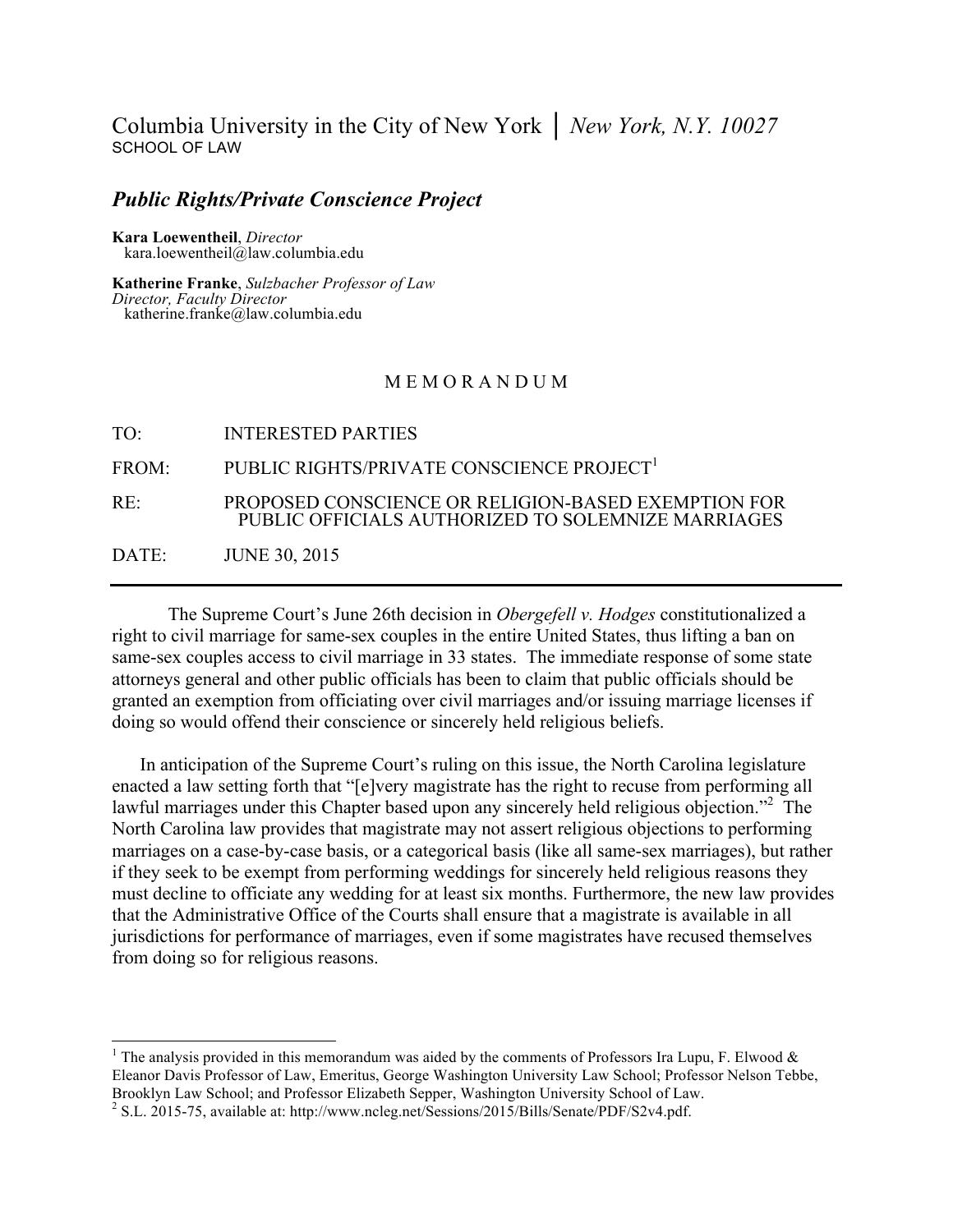Two days after the *Obergefell* ruling was issued, Texas Attorney General Ken Paxton, for example, issued a statement that:

- "County clerks and their employees retain religious freedoms that may allow accommodation of their religious objections to issuing same-sex marriage licenses. The strength of any such claim depends on the particular facts of each case.
- Justices of the peace and judges similarly retain religious freedoms, and may claim that the government cannot force them to conduct same-sex wedding ceremonies over their religious objections, when other authorized individuals have no objection, because it is not the least restrictive means of the government ensuring the ceremonies occur. The strength of any such claim depends on the particular facts of each case."<sup>3</sup>

Louisiana Governor Bobby Jindal has similarly promised that "court clerks won't have to issue licenses to gay couples if they have religious objections."<sup>4</sup> His executive counsel issued a ruling on June 29th indicating "appropriate accommodations may be made for state employees who express a religious objection to involvement in issuance of same-sex marriage licenses, and judges and justices of the peace may not be forced to officiate a same-sex wedding ceremony when other authorized individuals who have no religious objection are available.<sup>35</sup>

These new laws and policies claim to lawfully balance the constitutional rights of same-sex couples to marry with the religious liberty rights of public officials. While there are a number of similar proposals being put forward in jurisdictions across the country, we will refer to them collectively in this memorandum as "marriage license exemption proposals."<sup>6</sup>

This legal memorandum analyzes the legality of these "marriage license exemption proposals" under the First and Fourteenth Amendments to the U.S. Constitution and Title VII of the Civil Rights Act of 1964. (The memorandum does not examine their legality under the federal Religious Freedom Restoration Act, or RFRA, as RFRA does not apply to state or local

<sup>&</sup>lt;sup>3</sup> Memorandum Re: Rights of government officials involved with issuing same-sex marriage licenses and conducting same-sex wedding ceremonies (RQ-0031-KP); available at:

https://www.texasattorneygeneral.gov/opinions/opinions/51paxton/op/2015/kp0025.pdf. <sup>4</sup> Julia O'Donoghue, "Bobby Jindal says there is protection for government workers who object to same-sex marriage, though it may be limited," *The Times-Picayune*, June 29, 2015,

http://www.nola.com/politics/index.ssf/2015/06/louisiana\_clerks\_marriage\_lice.html.<br><sup>5</sup> "Governor Jindal Executive Counsel Issues Memo On Religious Liberty Implications In Light Of SCOTUS Ruling," available at:

http://media.nola.com/politics/other/Governor%20Jindal%20Executive%20Counsel%20Issues%20Memo%20On%2 0Religious%20Liberty%20Implications%20In%20Light%20Of%20SCOTUS%20Ruling.pdf. <sup>6</sup> See for example, Patrick Svitek, "Cruz: Clerks Should be Able to Opt Out of Gay Marriage Licenses," *The Texas* 

*Tribune*, June 29, 2015, www.texastribune.org/2015/06/27/cruz-clerks-should-be-able-opt-out-gay-marriage-li/; Eric Ethington, "Same-Sex Marriage and the Attack on Religious Freedom," *utahpolitico.hub*, October 24, 2014, available at: http://utahpoliticohub.com/sex-marriage-attack-religious-freedom-hub-debate/; Rachel Zoll, "Next gaymarriage fight: Religious exemptions," *Las Vegas Sun*, October 14, 2014, available at:

http://www.lasvegassun.com/news/2014/oct/14/next-gay-marriage-fight-religious-exemptions/; Ashley Cusick, "AZ Clerks Objecting to Gay Marriage Urged by Religious Right Not to Issue Licenses," *Phoenix New Times*, October 23, 2014, available at: http://blogs.phoenixnewtimes.com/valleyfever/2014/10/clerks\_office\_licensing\_surge.php; "ADF offers guidance to NC, Ariz., Idaho, Nev. officials responsible for issuing marriage licenses," available at: http://www.adfmedia.org/News/PRDetail/9372.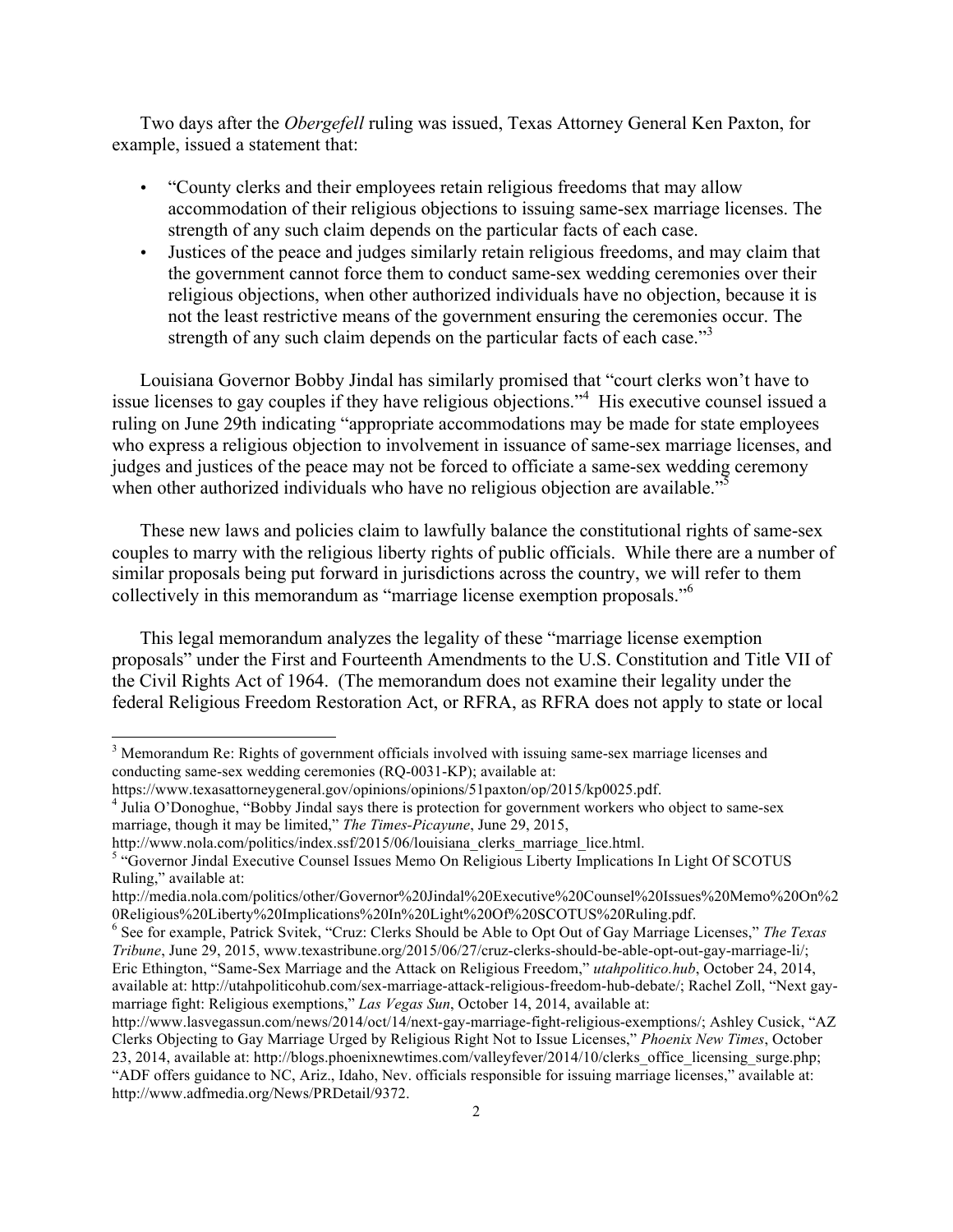employees.<sup>7</sup>) The memorandum concludes that nothing in the Constitution or in Title VII requires such exemptions. Instead, adopting such exemptions by statute or policy would violate fundamental constitutional rights to liberty and equality as well as the First Amendment's prohibition against the establishment of religion.

The "marriage license exemption proposals" are unprecedented, not only in their breadth but in their lack of constitutional foundation or justification. No reasonable reading of the existing legal principles of religious liberty either justifies or requires a procedure permitting a public official to decline to perform his or her statutorily required duties. Rather than "lawfully balancing" conflicting rights, these provisions would entrench a form of unconstitutional discrimination against same-sex couples immediately after that right has been acknowledged by the U.S. Supreme Court. It would create a new constitutional injury whereby same-sex couples would face indignity, stigma, humiliation, delay, and uncertainty about whether they can appear, without fear of facing rejection on the basis of their sexual orientation, before a public official responsible for officiating over a civil marriage and/or issuing a marriage license. The exemption proposals would make the efficacy of same-sex couples' constitutional right to marry contingent upon their being able to find a public official who has no objection to their having such a right.

In fact, many of the "marriage license exemption proposals" are drawn so broadly as to apply to an impossibly wide range of circumstances in which a public official might articulate a religion or conscience-based objection to issuing the marriage license. They invite "conscience creep" in which government officials refuse to provide lawful government services in a range of other contexts.8 Those circumstances could well include, but not be limited to, objections to interracial marriages, marriages between people of different religions, second marriages, and marriages between people who have conceived a child while unmarried.

This broader scenario is far from speculation. As recently as 2009 Keith Bardwell, a Louisiana justice of the peace, was forced to resign his office after he refused to marry an interracial couple.<sup>9</sup> He, like the proponents of the current exemptions, argued that the couple could find another justice of the peace to marry them, one whose conscience was not burdened by the immorality of interracial marriage. When state officials advised him that could not continue to discriminate while holding public office, he commented: "I found out I can't be a justice of the peace and have a conscience."<sup>10</sup> In this observation Justice Bardwell is wrong. When he was sworn into office as a Justice of the Peace he pledged an oath to uphold the laws of

<sup>&</sup>lt;sup>7</sup> 42 U.S.C. § 2000bb et seq.; *City of Boerne v. Flores*, 521 U.S. 507 (1997).<br><sup>8</sup> Julie D. Cantor, *Conscientious Objection Gone Awry: Restoring Selfless Professionalism in Medicine*, 360 N.ENG.<br>J. MED . 1484, 1485 (200 <sup>9</sup> Bardwell is not alone in refusing to marry interracial couples. See also: David Greenberg, "White Weddings: The incredible staying power of the laws against interracial marriage," *Slate*, June 17, 2008; Michael Biesecker, "GOP leader: NC officials can refuse to marry gays," *The News and Observer online* (Raleigh, North Carolina), October 21, 2014 ("In 1977, AP reported that two Forsyth County magistrates refused to marry a black man and a white woman, nearly 10 years after the U.S. Supreme Court declared state bans on interracial marriage unconstitutional."). <sup>10</sup> "Louisiana Justice Who Refused Interracial Marriage Resigns," CNN.com, November 3, 2009, available at: http://www.cnn.com/2009/US/11/03/louisiana.interracial.marriage/index.html?iref=24hours.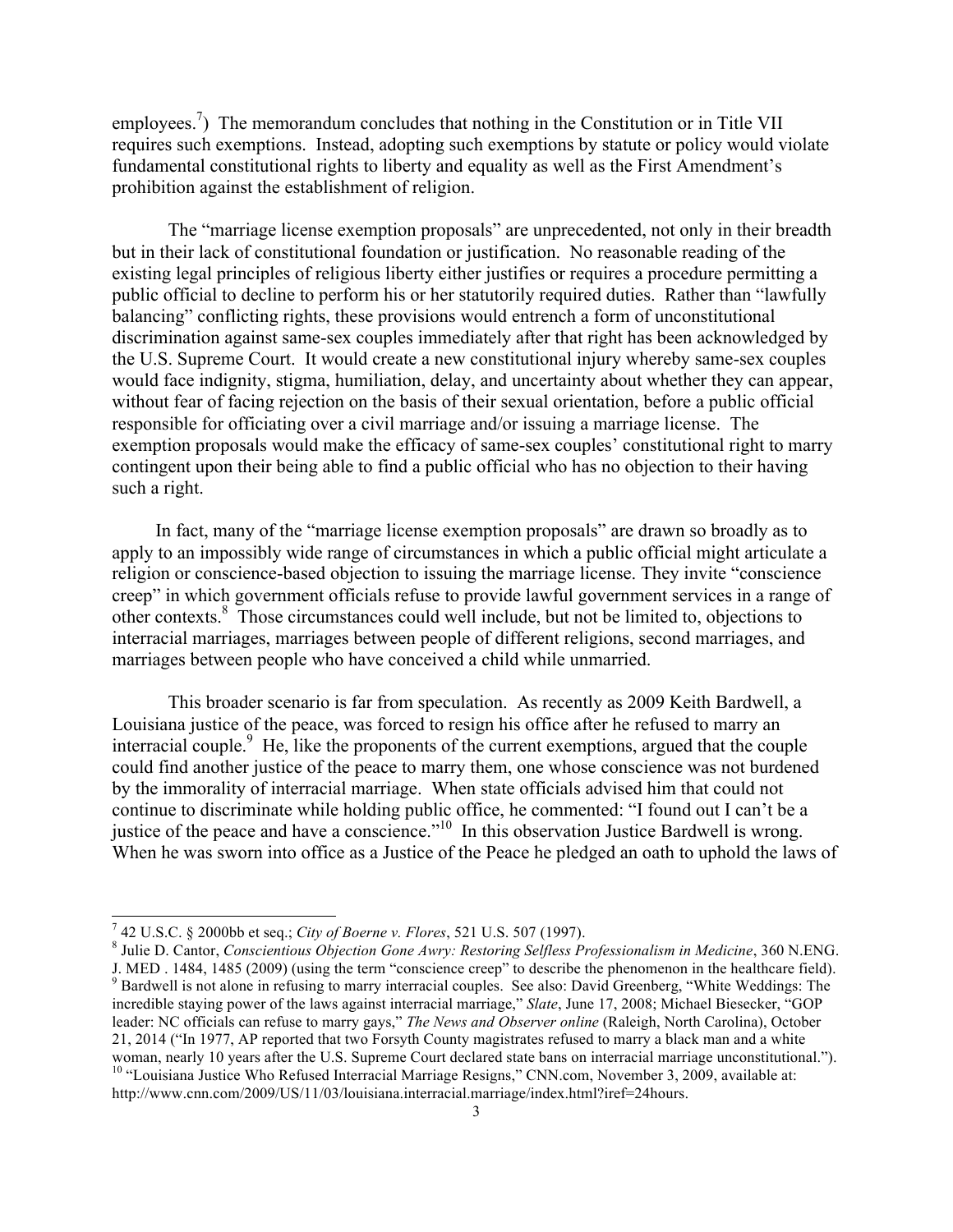the state of Louisiana and the U.S. Constitution.<sup>11</sup> His private beliefs, religious or otherwise, cannot be used to trump his public responsibilities to uphold and enforce duly enacted laws, and nor should the private beliefs of public officials asked to preside over marriages of same-sex couples.

#### **I. Public Officials Have a Duty to Serve All Members of the Public Impartially**

Public officials and employees who are charged with issuing marriage licenses have a duty to serve all impartially. This duty is required by state codes of judicial conduct,<sup>12</sup> oaths of office,  $^{13}$  state constitutions,  $^{14}$  and the federal constitution. <sup>15</sup> Public officials must perform their legal duties in keeping with the requirements of law. Well-established precedent rejects any effort to deviate from the impartial provision of services to the public on account of the official's personal beliefs.<sup>16</sup> State officials may not discharge their legal duties and/or provide services to the public in a way that favors or disfavors some members of the public over others on account of the public official's personal viewpoints, including religiously motivated viewpoints.

<sup>&</sup>lt;sup>11</sup> Oath of Office, Secretary of State of the State of Louisiana: "I, \_\_\_\_\_, do solemnly (Print or Type Name) swear (or affirm) that I will support the constitution and laws of the United States and the constitution and laws of this state and that I will faithfully and impartially discharge and perform all the duties incumbent on me … according to the best of my ability, so help me God." available at:<br>http://www.sos.la.gov/electionsandvoting/publisheddocuments/oathofoffice.pdf.

<sup>&</sup>lt;sup>12</sup> See for example: Ariz. Code of Jud. Conduct, Rule 2.2 (*see* Comment 2, "Although each judge comes to the bench with a unique background and personal philosophy, a judge must interpret and apply the law without regard to whether the judge approves or disapproves of the law in question."); Ariz.Code of Jud. Conduct, Rule 2.3 (A)-(B) ("A judge shall not, in the performance of judicial duties, by words or conduct manifest bias or prejudice, or engage in harassment, including…based upon…sexual orientation."). *See also* Ariz. Code of Conduct for Judicial Employees, Rule 2.3; Nev. Code of Jud. Conduct, Rule 2.2-2.3; Idaho Code of Jud. Conduct, Canon 3 (6); North Carolina Code of Jud. Conduct, Canon 3.

 $13$  ID. CODE ANN. § 59-401 ("I do solemnly swear (or affirm, as the case may be) that I will support the Constitution of the United States, and the Constitution of the State of Idaho, and that I will faithfully discharge the duties of [my office] according to the best of my ability."). *See also* A.Z. CONST., art. VI, § 26; N.C. GEN. STAT. ANN. § 11-7 ("I,

\_\_\_\_, do solemnly and sincerely swear that I will support the Constitution of the United States; that I will be faithful and bear true allegiance to the State of North Carolina, and to the constitutional powers and authorities which are or may be established for the government thereof; and that I will endeavor to support, maintain and defend the Constitution of said State, not inconsistent with the Constitution of the United States, to the best of my knowledge and ability; so help me God."); N.C. GEN. STAT. ANN. § 11-11; N.V. CONST. art. XV, § 2.<br><sup>14</sup> See e.g.: North Carolina State Constitution, Art 1, sec. 19: ("No person shall be taken, imprisoned, or disseized of

his freehold, liberties, or privileges, or outlawed, or exiled, or in any manner deprived of his life, liberty, or property, but by the law of the land. No person shall be denied the equal protection of the laws.") <sup>15</sup> *NYC Transit Authority v. Beazer*, 440 U.S. 568, 587 (1979)("The Equal Protection Clause of the Fourteenth

Amendment provides that no State shall 'deny to any person within its jurisdiction the equal protection of the laws.'<br>The Clause announces a fundamental principle: the State must govern impartially.").

<sup>&</sup>lt;sup>16</sup> Village of Willowbrook v. Olech, 528 U.S. 562, 564 (2000)("<sup>[t]</sup>[t]he purpose of the equal protection clause of the Fourteenth Amendment is to secure every person within the State's jurisdiction against intentional and arbitrary discrimination, whether occasioned by express terms of a statute or by its improper execution through duly constituted agents.'" (quoting *Sioux City Bridge Co. v. Dakota County*, 260 U.S. 441, 445 (1923) and *Sunday Lake Iron Co. v. Township of Wakefield*, 247 U.S. 350, 352 (1918)); *NYC Transit Authority v. Beazer*, 440 U.S. 568, 587 (1979)("The Equal Protection Clause of the Fourteenth Amendment provides that no State shall 'deny to any person within its jurisdiction the equal protection of the laws.' The Clause announces a fundamental principle: the State must govern impartially.").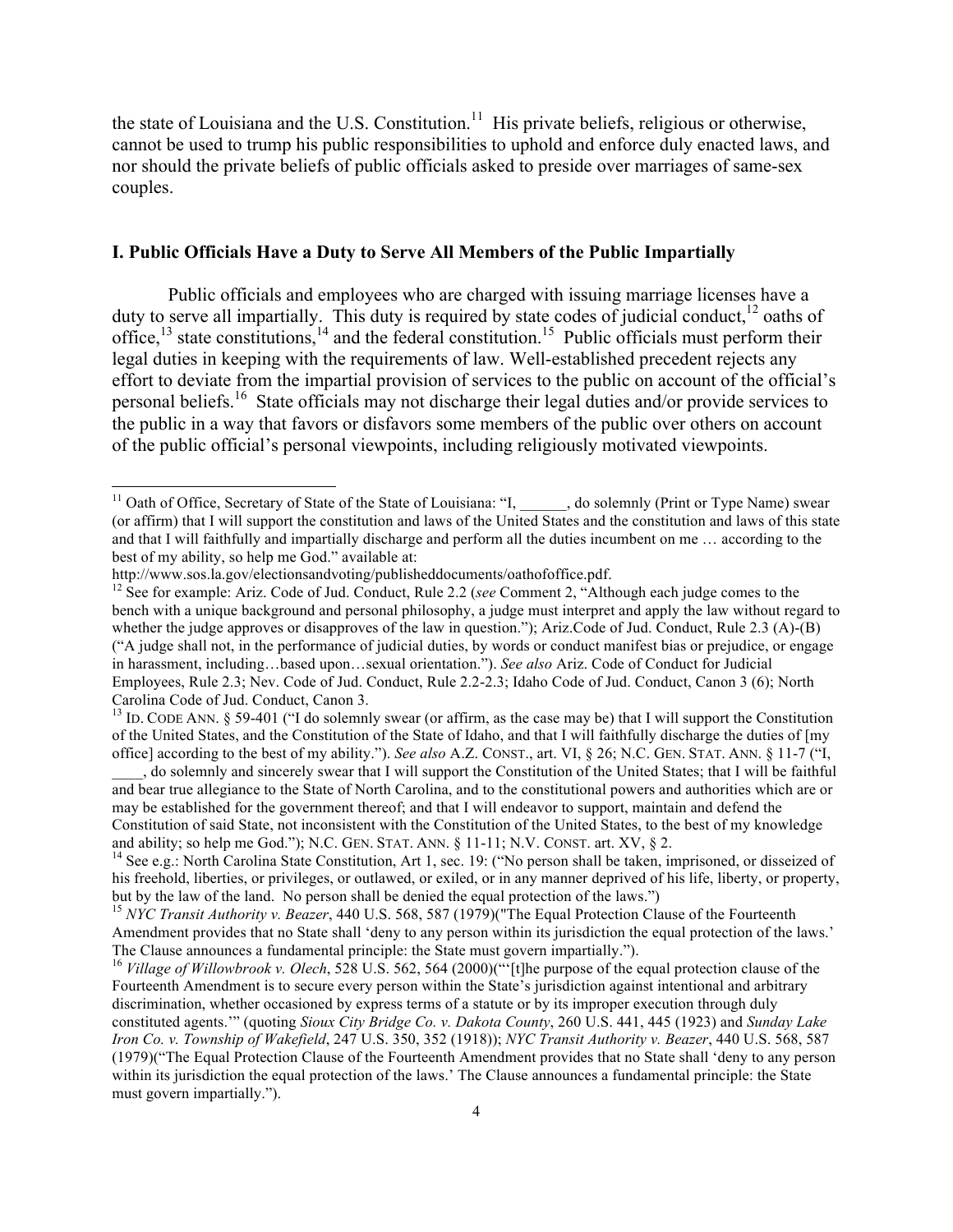Proponents of religion or conscience-based exemptions for public officials empowered to issue marriage licenses argue that the general duty to serve all must yield when the performance of a public function conflicts with private religious belief or conscience. Advocates of this view provide no legal authority for this proposition. Nor can they find any such support in constitutional or statutory law. Professors Robert Tuttle and Ira Lupu, highly respected scholars of religious liberty, have written, "under both the equal protection clause of the 14th Amendment, and related equality provisions of state constitutions, [] state officers have duties of equal respect to all persons within the state. It is very difficult to see how one can square such a duty with a right, religion-based or otherwise, to refuse to provide public services to a particular class of individuals."<sup>17</sup>

In fact, state commissions on judicial conduct have not hesitated to admonish judges and other public officials who have refused to issue marriage licenses to same-sex couples because of their religious beliefs. Just last fall, the State of Washington Commission on Judicial Conduct found that Judge Gary Tabor had blatantly violated the state's code of judicial conduct when he publically refused to marry same-sex couples immediately after the state had legally authorized such marriages.<sup>18</sup> The Commission based its judgment against Judge Tabor on the principle that "[i]n order to maintain the public's confidence in judicial decisions, a judge must not only be, but appear to be, free from bias and prepared to rule based strictly on the law and facts that come before the court, regardless of the extraneous characteristics of the parties."<sup>19</sup>

### **a. The First Amendment's Free Exercise Clause Does Not Require A Conscience Or Religion-Based Exemption For Public Officials Charged With Issuing Marriage Licenses**

In *Employment Division v. Smith*, 494 U.S. 872 (1990), the United States Supreme Court ruled that a mandatory accommodation or exemption is not required in cases where burdens on religious exercise are imposed by religiously neutral, generally applicable laws (such as a law empowering certain public officials to issue marriage licenses). In cases very similar to those anticipated by the "marriage license exemption proposals," courts have repeatedly ruled that public employees are not entitled to an exemption from performing their regular duties when their religious beliefs or conscience in some way conflicts with those duties.

A leading example of this firm and settled principle is *Ryan v. U.S. Dept. of Justice*, <sup>20</sup> in which an FBI agent refused, on the basis of his Catholic religious beliefs, an order to investigate pacifist groups that destroyed governmental property to express their opposition to war. The Seventh Circuit rejected his free exercise claim, concluding that after the Supreme Court's decision in *Employment Division v. Smith*, "any argument that failure to accommodate Ryan's

 <sup>17</sup> Ira C. Lupu & Robert W. Tuttle, *Same-Sex Family Equality And Religious Freedom*, 5 NW J. L. & Soc. Pol'y 274, 294 (2010).

<sup>18</sup> "Stipulation, Agreement and Order of Admonishment," *In Re the Matter of: The Honorable Gary Tabor, Thurston County Superior Court Judge*, Commission on Judicial Conduct of the State of Washington, October 4, 2013, available at: http://www.cjc.state.wa.us/Case%20Material/2013/7251%20Tabor%20Stip%20FINAL.pdf. <sup>19</sup> *Id.* at 6.<br><sup>19</sup> *Id.* at 6.<br><sup>20</sup> 950 F.2d 458 (7<sup>th</sup> Cir. 1991).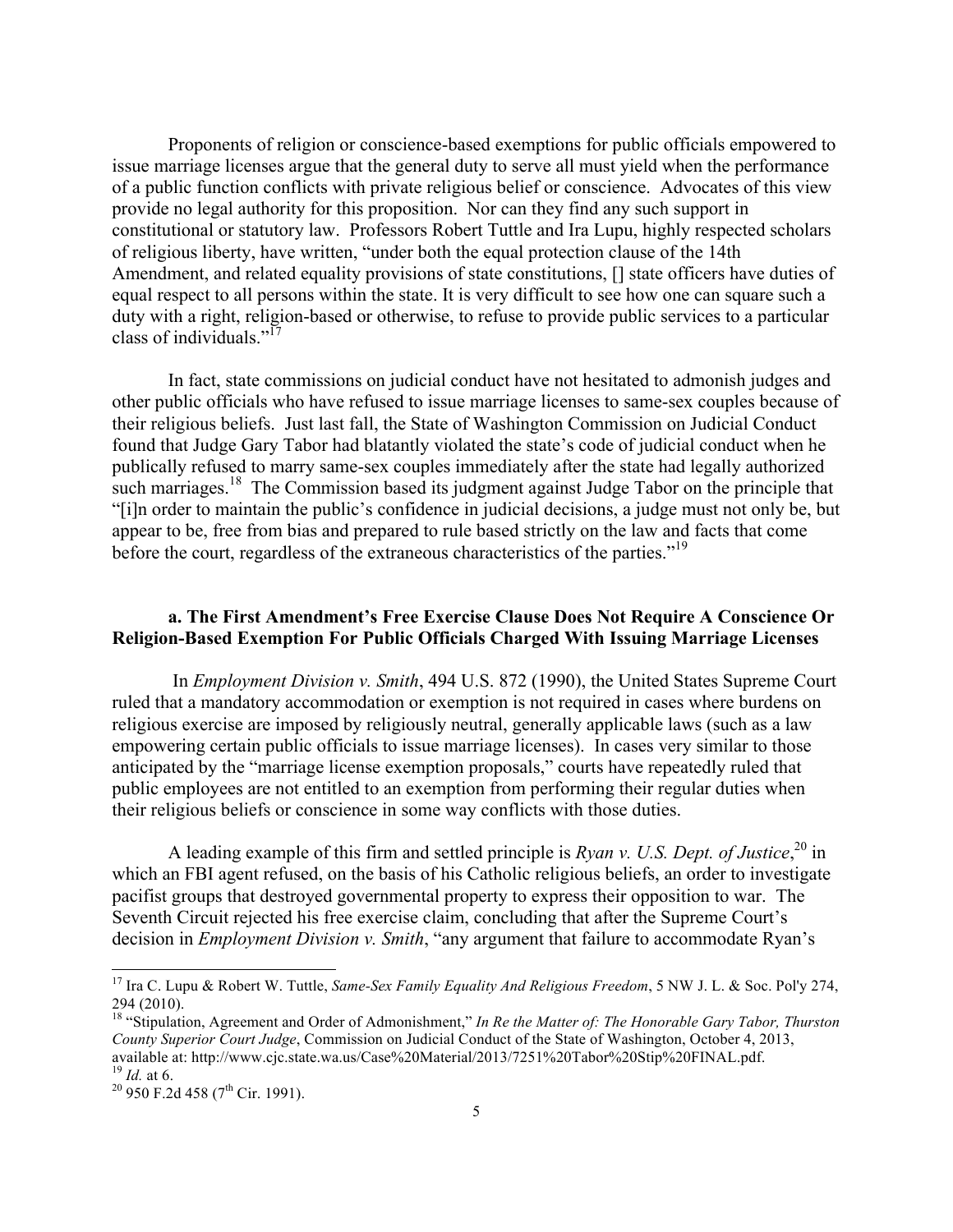religiously motivated acts violates the free exercise clause of the first amendment is untenable."<sup>21</sup> Similarly, in *Parrott v. District of Columbia*, the court held that a police department is not under a legal duty to make a reasonable accommodation of an officer's religious attitudes about abortion and relieve him of duty to protect abortion clinic. 22 Citing *Employment Division v. Smith*, the court reasoned that the Supreme Court "has made clear that religious beliefs do not entitle one to accommodations from 'compliance with an otherwise valid law.' To permit every individual to decide for himself which valid, rational laws could be ignored due to personal religious beliefs would 'permit every citizen to become a law unto himself.'"<sup>23</sup>

The Supreme Court's opinion in *Obergefell* affirms the clear rule that public officials do not have a constitutional right to opt out of their otherwise obligatory statutory duties. Justice Kennedy concludes the Court's ruling with the following discussion of religion-based objections to same-sex couples marrying:

Finally, it must be emphasized that religions, and those who adhere to religious doctrines, may continue to advocate with utmost, sincere conviction that, by divine precepts, samesex marriage should not be condoned. The First Amendment ensures that religious organizations and persons are given proper protection as they seek to teach the principles that are so fulfilling and so central to their lives and faiths, and to their own deep aspirations to continue the family structure they have long revered. The same is true of those who oppose same-sex marriage for other reasons. In turn, those who believe allowing same-sex marriage is proper or indeed essential, whether as a matter of religious conviction or secular belief, may engage those who disagree with their view in an open and searching debate. The Constitution, however, does not permit the State to bar samesex couples from marriage on the same terms as accorded to couples of the opposite  $\sec^{24}$ 

This language strongly supports the rights of all persons to advocate that their value system (whether or not based in religion) does not condone the rights of same-sex couples to marry and to engage those who disagree with their view on the merits of marriage equality. The majority opinion also acknowledges that religious conviction may support positions both in favor of and in opposition to the rights of same-sex couples to marry. But it goes no further, and in no way requires or authorizes the state to create a safe harbor for public officials who possess religionbased objections to the marriage rights of same-sex couples.

Thus the arguments advanced by the advocates of "marriage license exemption proposals" that such exemptions are required by the First Amendment clearly misstate the current state of the law.

<sup>&</sup>lt;sup>21</sup> *Id.* at 461.<br><sup>22</sup> 1991 WL 126020 (D.D.C. 1991)("The MPD requirement that he serve such duty were valid, uniformly applied, non-discriminatory directives which plaintiff is not excused from obeying.)

<sup>&</sup>lt;sup>23</sup> *Id.* at 4. See also *Gillette v. United States*, 401 U.S. 437, 461 (1971) ("Our cases do not at the farthest reach support the proposition that a stance of conscientious opposition relieves an objector from any colliding duty fixed by a democratic government.").

<sup>&</sup>lt;sup>24</sup> *Obergefell v. Hodges*, 576 U. S. (2015), slip op. at 27.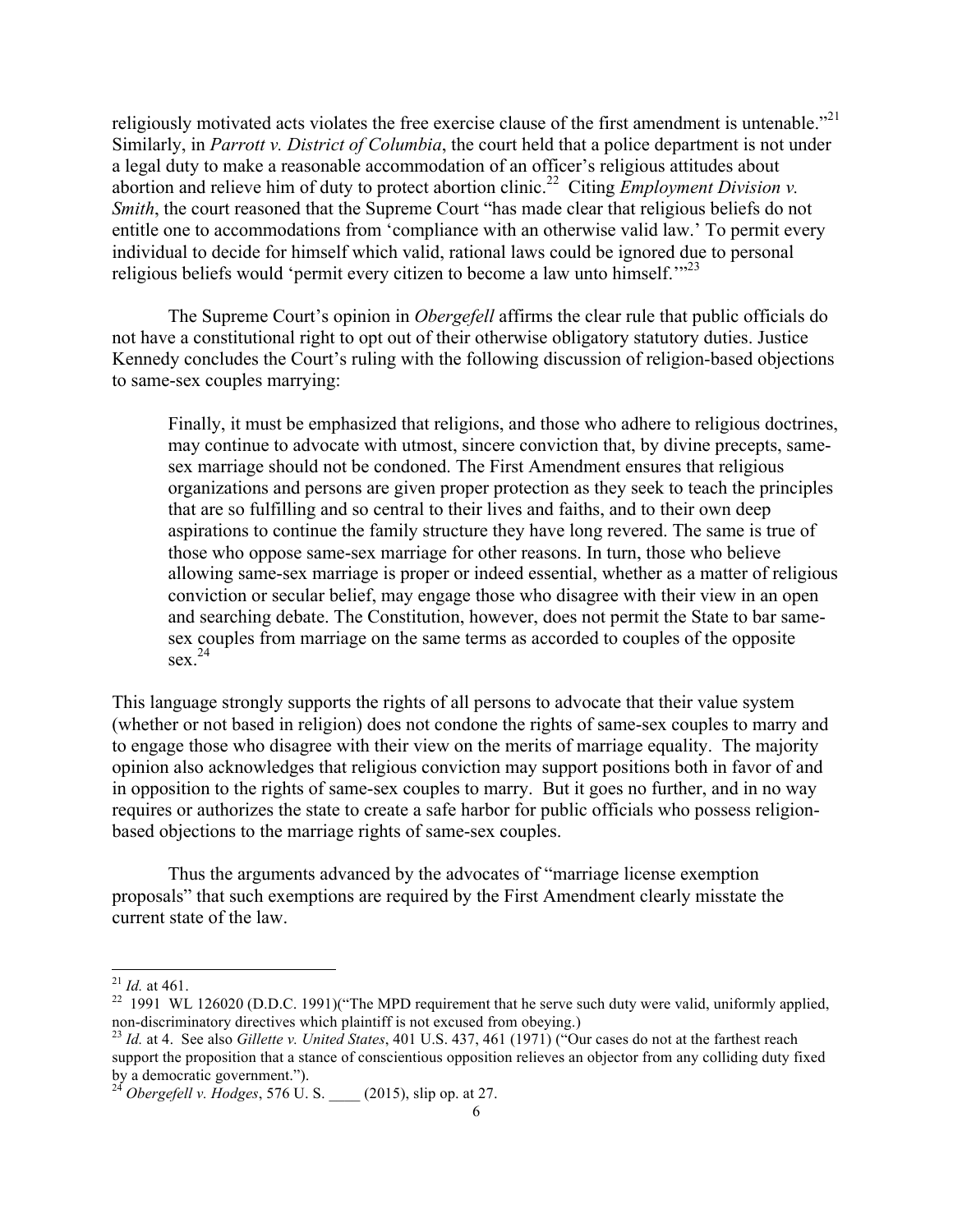### **b. The Proposed "Marriage License Exemptions" Violate the Fourteenth Amendment's Equal Protection Clause**

Noted legal scholar William Eskridge has written that "there is nothing new about civil equality-religious liberty clashes."<sup>25</sup> Just as public officials have sought, in some jurisdictions, to avoid marrying interracial couples or couples from different faiths, the current resistance to marrying same-sex couples amounts to no less than an attempt to justify an otherwise unconstitutional practice with an appeal to religious liberty. This maneuver figures the objector at the center of the legal question and minimizes the discrimination experienced by the couples seeking to exercise a constitutionally protected right.<sup>26</sup>

Lost from discussions of these exemptions are the rights of same-sex couples to marriage licenses on the same terms and conditions as different-sex couples. The discrimination, degradation, and stigmatization that they will encounter when a public official is allowed to refuse to issue a license or solemnize their marriage are ignored. These injuries are constitutional in nature as the Supreme Court in *U.S. v. Windsor*<sup>27</sup> and *Obergefell v. Hodges*<sup>28</sup> and many circuit courts have recognized.

The Supreme Court ruled in *Obergefell* "that laws excluding same-sex couples from the marriage right impose stigma and injury of the kind prohibited by our basic charter."<sup>29</sup> This ruling echoed Justice Kennedy's reasoning in *Windsor* with respect to the effects of the Defense of Marriage Act (DOMA), that religion/conscience-based exemptions "principal effect is to identify a subset of state-sanctioned marriages and make them unequal.<sup>530</sup> Like DOMA and the pre-*Obergefell* laws banning same-sex couples from marrying, the proposed exemptions would impose a disability on a class of persons whose relationships were otherwise entitled to recognition by the state, and those persons would be stigmatized thereby. It is all the more injurious that a state official, in the name of the public, would be the instrument of the stigma. The Court held just that in *Obergefell*:

Many who deem same-sex marriage to be wrong reach that conclusion based on decent and honorable religious or philosophical premises, and neither they nor their beliefs are disparaged here. But when that sincere, personal opposition becomes enacted law and public policy, the necessary consequence is to put the imprimatur of the State itself on an exclusion that soon demeans or stigmatizes those whose own liberty is then denied.<sup>31</sup>

These "marriage license exemption proposals" offer same-sex couples (and presumably a

<sup>&</sup>lt;sup>25</sup> William N. Eskridge, Jr., *Noah's Curse: How Religion Often Conflates Status, Belief, and Conduct to Resist Antidiscrimination Norms, 45 Ga. L.Rev. 657 (2011).* 

<sup>&</sup>lt;sup>26</sup> See generally, Elizabeth Sepper, *Doctoring Discrimination in the Same-Sex Marriage Debates*, 89 Ind. L.J 703 (2014).<br> $^{27}$  U.S. v. Windsor, 133 S.Ct. 2675, 2694 (2013).

<sup>&</sup>lt;sup>28</sup> Obergefell v. Hodges, 576 U. S. (2015).<br>
<sup>29</sup> Id. at 18.<br>
<sup>30</sup> U.S. v. Windsor, 133 S.Ct. 2675, 2694 (2013).<br>
<sup>31</sup> Obergefell v. Hodges, 576 U. S. (2015), slip op. at 19.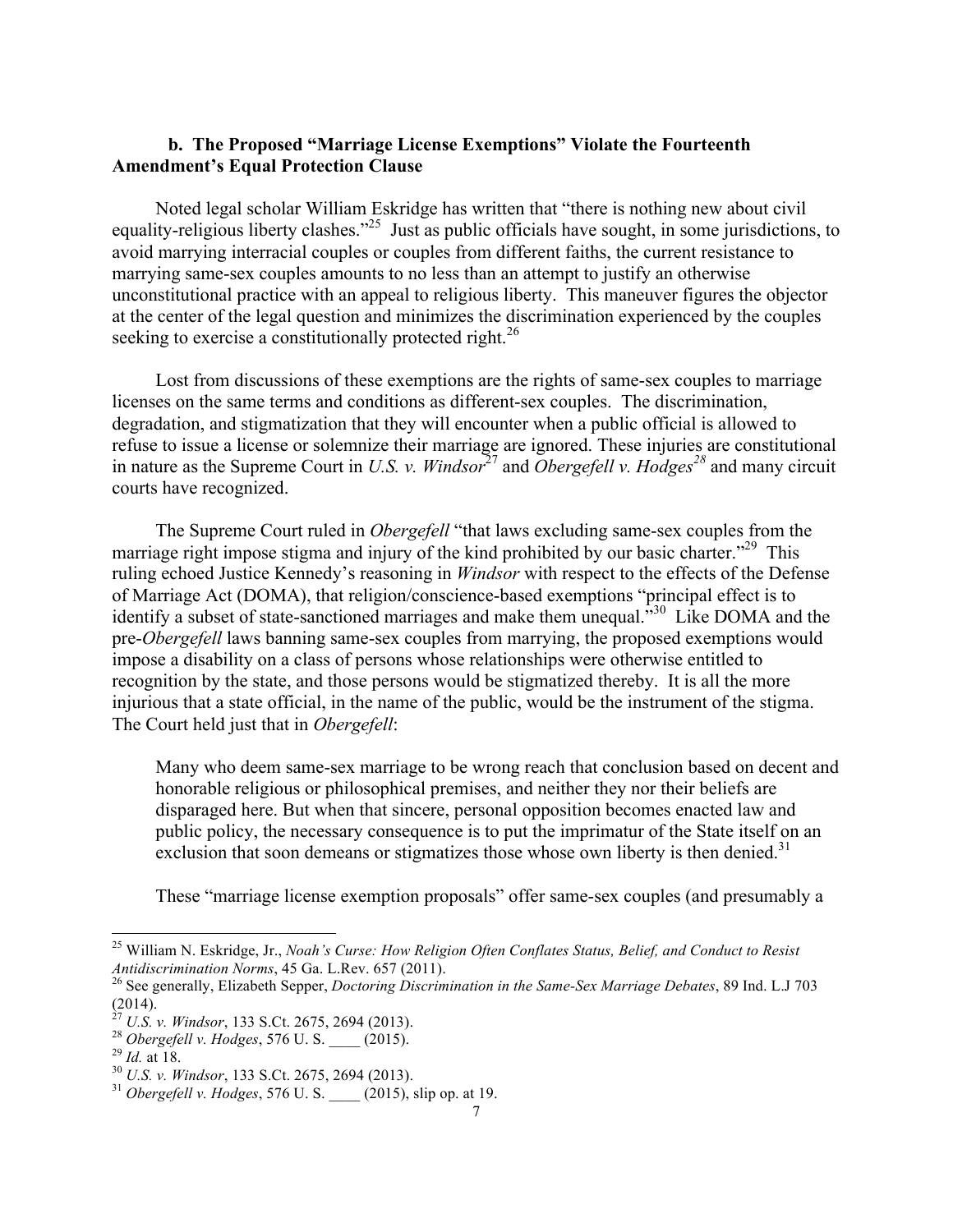much larger set of couples whose marriages, such as interracial marriages, interfaith marriages, second marriages, etc., might offend the religious beliefs or conscience of a public official charged with issuing to them a marriage license) a "half-baked constitutional right," a right which would fully materialize if, and only if, they were able to find a public official whose personal religious beliefs or conscience were not offended by such a union. The contingency of such a right violates the very notion of right altogether, having it turn on the willingness of individual state actors to recognize its integrity. Either same-sex couples have a right to marry or they don't. The "marriage license exemption proposals" undermine the very idea, as well as the living practice, of the rule of law and the force of the Fourteenth Amendment's Equal Protection Clause.

Policies that allow or require an objecting official to delegate to another person the task of marrying couples whose marriage they find objectionable do not, thereby, avoid offense to the notion of equal protection of the laws. The Court's ruling in *Obergefell* rejects this purported accommodation of a competing right, instead noting that it amounts to another form of statesponsored discrimination.

To allow couples to exercise that fundamental right if and only if a public official who does not find their marriage offensive is available reinforces the kind of stigma that the Court found constitutionally suspect in *Obergefell*. This constitutional injury would not be avoided by creating a system whereby public officials who object to marrying certain couples on the grounds of religion or conscience might step aside and find a colleague who does not hold similar beliefs to marry these couples. The humiliation caused by judgment, discrimination and stigma from an official acting on the state's behalf is not erased when the state successfully completes a search for an official willing to marry a couple already so judged. The constitutional right to marry necessarily entails access to the administrative infrastructure of the state to issue marriage licenses on an impartial and neutral basis. The rights of same-sex couples cannot be made contingent upon the state's capacity to find another official who does not object to their marriage on religious or conscience grounds.

North Carolina's new law allows public officials to elect not to perform *any* marriages if they object to performing same-sex marriages, requiring a six-month abstention from all marriage duties. But the law *also* requires that the state make available a public official that can issue marriage licenses to all qualified applicants even if some officials have objected to doing so for religious reasons. The harms created by this scheme may be different or less likely to occur from that where a couple seeking a license is confronted by personal rejection from the official asserting a religious refusal, or where the couple is unable to find any public official willing to issue them a marriage license. This difference, however, does not render the North Carolina approach entirely inoffensive to the constitution, as the likelihood of a seamless accommodation scheme is unlikely as a practical matter. Just as the Supreme Court's accommodation of the religious liberty rights at stake in the *Burwell v. Hobby Lobby*<sup>32</sup> case, in reality on the ground, has not resulted in a "win-win" because the employees of the companies in question are still waiting

<sup>&</sup>lt;sup>32</sup> 134 S.Ct. 2751, 2760 (2014)("The effect of the HHS-created accommodation on the women employed by Hobby Lobby and the other companies involved in these cases would be precisely zero. Under that accommodation, these women would still be entitled to all FDA-approved contraceptives without cost sharing.").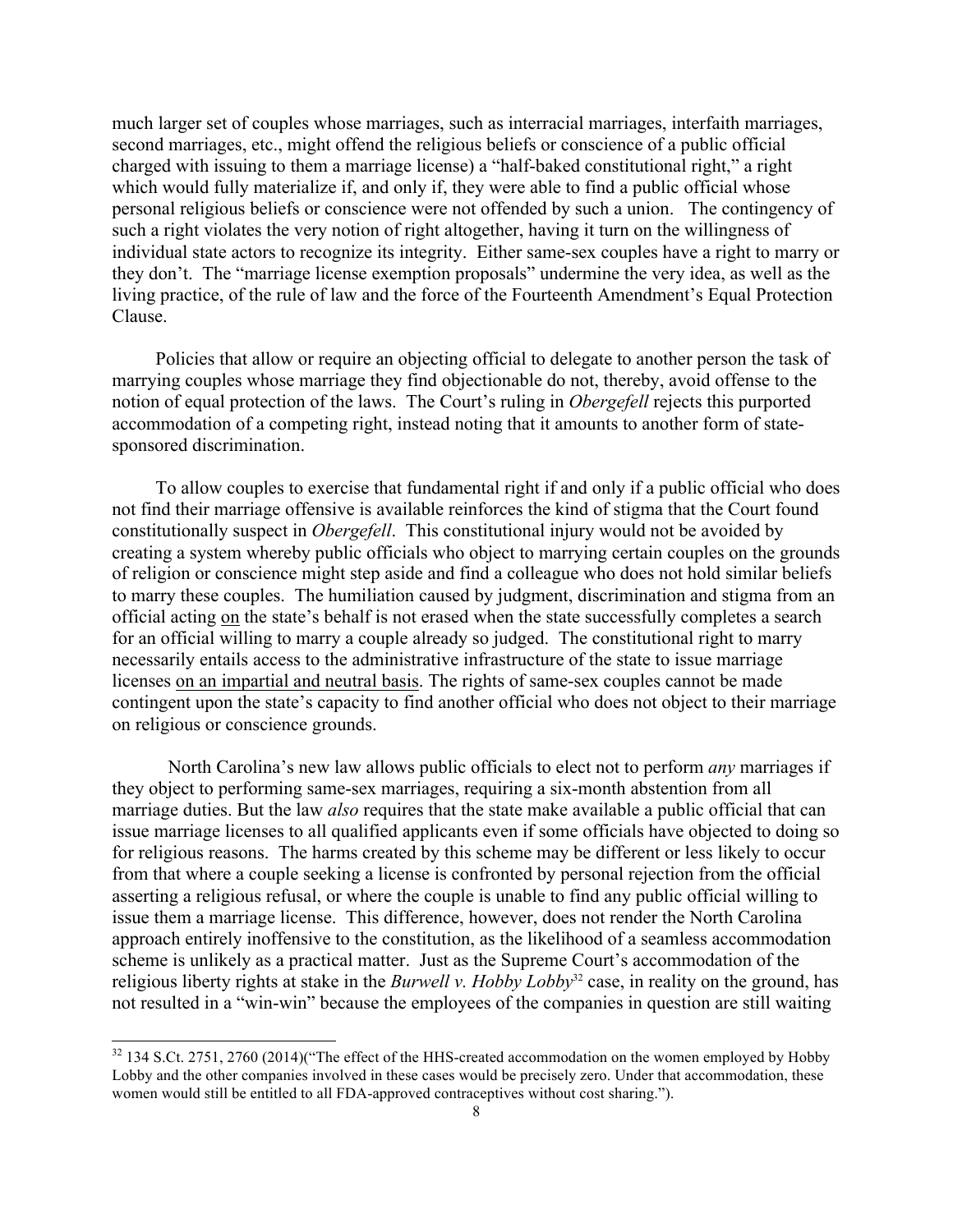for active contraceptive insurance coverage, $33$  so too it is unclear whether the public entities responsible for issuing marriage licenses will be able to staff the relevant offices sufficiently such that it can "ensure [that] all applicants for marriage licenses to be issued a license upon satisfaction<sup>334</sup> of the relevant legal criteria. Even if they are able to do so, there are important stigma, humiliation and dignitary harms created by a public government accommodation of public employees who object to an individual or group's fundamental rights.

When state law or policy authorizes the likelihood that members of the public will not be able to obtain a marriage license for which they constitutionally qualify, these license seekers rights to due process and equal protection have been undermined. The Supreme Court's opinions in *U.S. v. Windsor* and *Obergefell v. Hodges* cannot be read to tolerate such an aggravated and state-sponsored risk. The fundamental right to marry secured by the constitution would be rendered a mockery by the enactment of the proposed exemptions, given the broad discretion they would grant to public officials to refuse the issuance of a marriage license on the basis of private disapproval of the union.

#### **c. Title VII Does Not Require a Conscience or Religion-Based Exemption For Public Officials Charged With Issuing Marriage Licenses**

Public officials who seek to avoid marrying same-sex couples based on religious beliefs or conscience might argue that Title VII mandates that their employer accommodate their religious beliefs.<sup>35</sup> This claim is misplaced, as Title VII does not require the accommodation of public employees who refuse, on account of a religious objection, to perform their duties for all citizens equally.

Title VII prohibits employers from terminating or discriminating against an employee because of his or her religion.<sup>36</sup> It further obliges an employer to accommodate an employee's religious observance or practice, unless doing so would impose an undue hardship on the conduct of the employer's business. An undue hardship exists, as a matter of law, when an employer incurs anything more than a *de minimis* cost to reasonably accommodate an employee's religious beliefs.<sup>37</sup> The statute does not permit an employee to pick and choose that duties he or she will perform based upon their religious or other convictions.<sup>38</sup>

The kind of blanket accommodation for public officials from performing legally mandated duties anticipated by the "marriage license exemption proposals" has been consistently rejected by federal courts as exceeding the religious accommodation requirement of Title VII

 <sup>33</sup> Nelson Tebbe, Richard Schragger, and Micah Schwartzman, *Hobby Lobby's Bitter Anniversary*, available at http://balkin.blogspot.com/2015/06/hobby-lobbys-bitter-anniversary.html.<br><sup>34</sup> S.L. 2015-75, available at: http://www.ncleg.net/Sessions/2015/Bills/Senate/PDF/S2v4.pdf.<br><sup>35</sup> Civil Rights Act of 1964, §§ 701(j), 703(a)(1), 4

<sup>1605,</sup> app. A (2001).

<sup>38</sup> *Id.*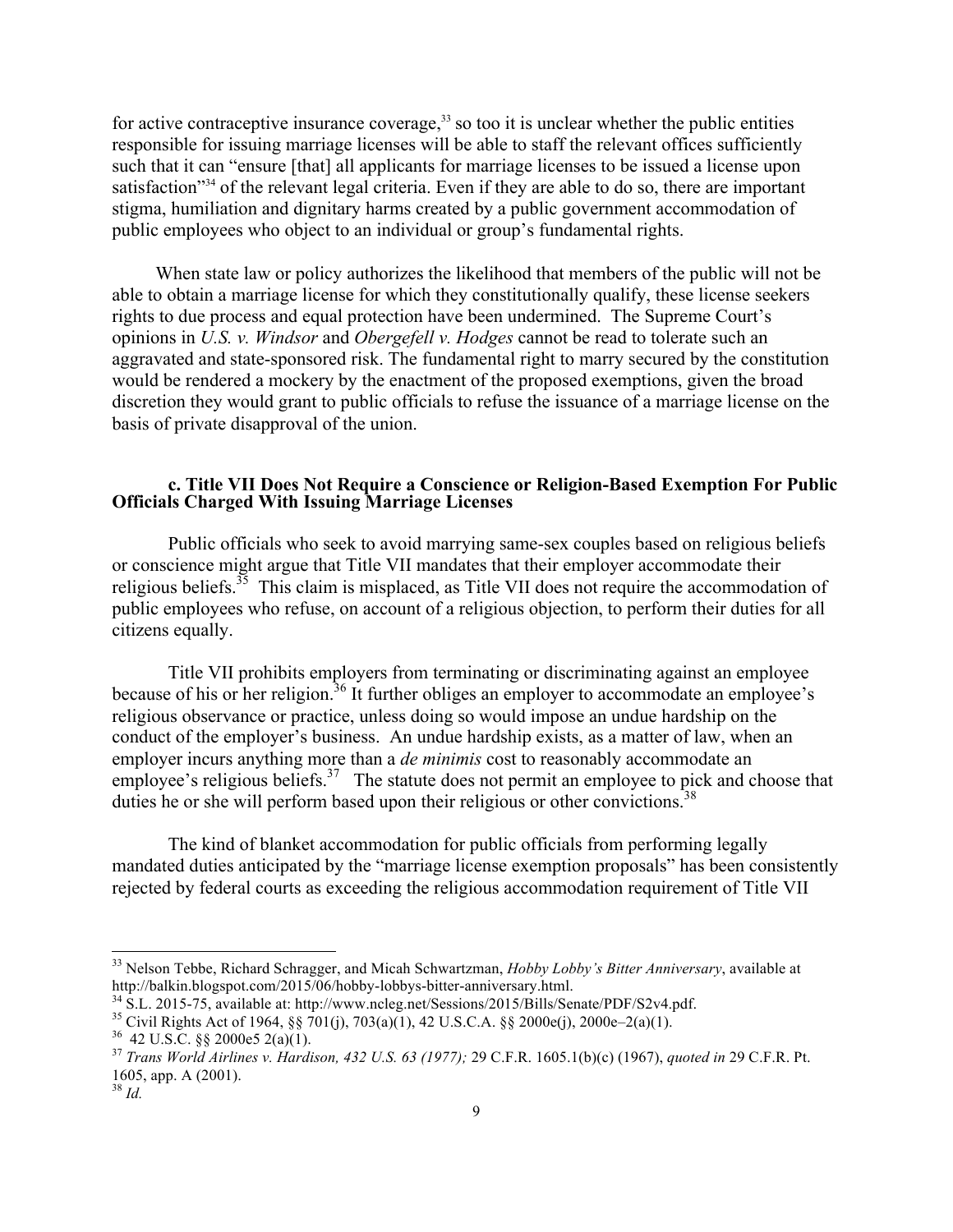because it imposes an undue hardship on the employer.<sup>39</sup> For example, courts have not recognized a right to religious accommodation under Title VII when an FBI agent refused on religious grounds to investigate anti-war activists,<sup>40</sup> or when a police officer cited his religious attitudes about abortion as the ground for being relieved from duty to protect abortion clinics.<sup>41</sup>

Similarly, in a case in which a police officer brought a claim under Title VII in connection with her termination for refusing, on religious grounds, an assignment as Gaming Commission agent at a casino, the Seventh Circuit held that "it would be unreasonable to require the state to allow an officer to choose which crimes he would investigate and which potential victims he would protect."<sup>42</sup> Rejecting this interpretation of Title VII's religious accommodation provision, the Court explained:

Many officers have religious scruples about particular activities: to give just a few examples, Baptists oppose liquor as well as gambling, Roman Catholics oppose abortion, Jews and Muslims oppose the consumption of pork, and a few faiths (such as the one at issue in *Smith*) include hallucinogenic drugs in their worship and thus oppose legal prohibitions of those drugs. If [the plaintiff here] is right, all of these faiths, and more, must be accommodated by assigning believers to duties compatible with their principles. Does  $\S 701(i)$  require the State Police to assign Unitarians to guard the abortion clinic, Catholics to prevent thefts from liquor stores, and Baptists to investigate claims that supermarkets mis-weigh bacon and shellfish? Must prostitutes be left exposed to slavery or murder at the hands of pimps because protecting them from crime would encourage them to ply their trade and thus offend almost every religious faith?<sup>43</sup>

The answer to these questions, of course, is no.

The cases in which courts have rejected public sector employees' requests for religionbased accommodations have relied not only on the finding of a more than *de minimus* burden on the employer, but also because of the negative impact on public confidence in officials. "The objection is to the loss of public confidence in governmental protective services if the public knows that its protectors are at liberty to pick and choose whom to protect."<sup>44</sup>

 <sup>39</sup> See, for example, *Trans World Airlines Inc. v. Hardison,* 432 U.S. 63, 85 (1977)("[W]e will not readily construe the statute to require an employer to discriminate against some employees in order to enable others to observe their Sabbath."); *George v. Home Depot,* 2001 WL 1558315 (E.D.La.2001)(allowing employees to decide which days they will work is not a reasonable accommodation and reasonable accommodations do not need to be only on the employee's terms.)<br><sup>40</sup> *Ryan v. Dep't of Justice*, 950 F.2d 458 (7th Cir. 1991).

employee's terms.) <sup>40</sup> *Ryan v. Dep't of Justice*, 950 F.2d 458 (7th Cir. 1991). <sup>41</sup> *Parrott v. District of Columbia*, 1991 WL 126020 (D.D.C. 1991); *Rodriguez v. City of Chicago*, 156 F.3d 771, 779 (7<sup>th</sup> Cir. 1998) (Posner, J. concurring)("The public knows that its protectors have a private agenda; everyone does. But it would like to think that they leave that agenda at home when they are on duty."<sup>41</sup><br><sup>42</sup> Endres v. Indiana State Police, 349 F.3d 922, 925 (7<sup>th</sup> Cir. 2003).

<sup>&</sup>lt;sup>43</sup> *Id.* Judge Frank Easterbrook, writing for the Seventh Circuit, noted: "as judges take an oath to enforce *all* laws, without regard to their (or the litigants') social, political, or religious beliefs. Firefighters must extinguish all fires, even those in places of worship that the firefighter regards as heretical." *Id.* at 927. <sup>44</sup> *Rodriguez v. City of Chicago*, 156 F.3d 771, 779 (7<sup>th</sup> Cir. 1998)(Posner, J., concurring).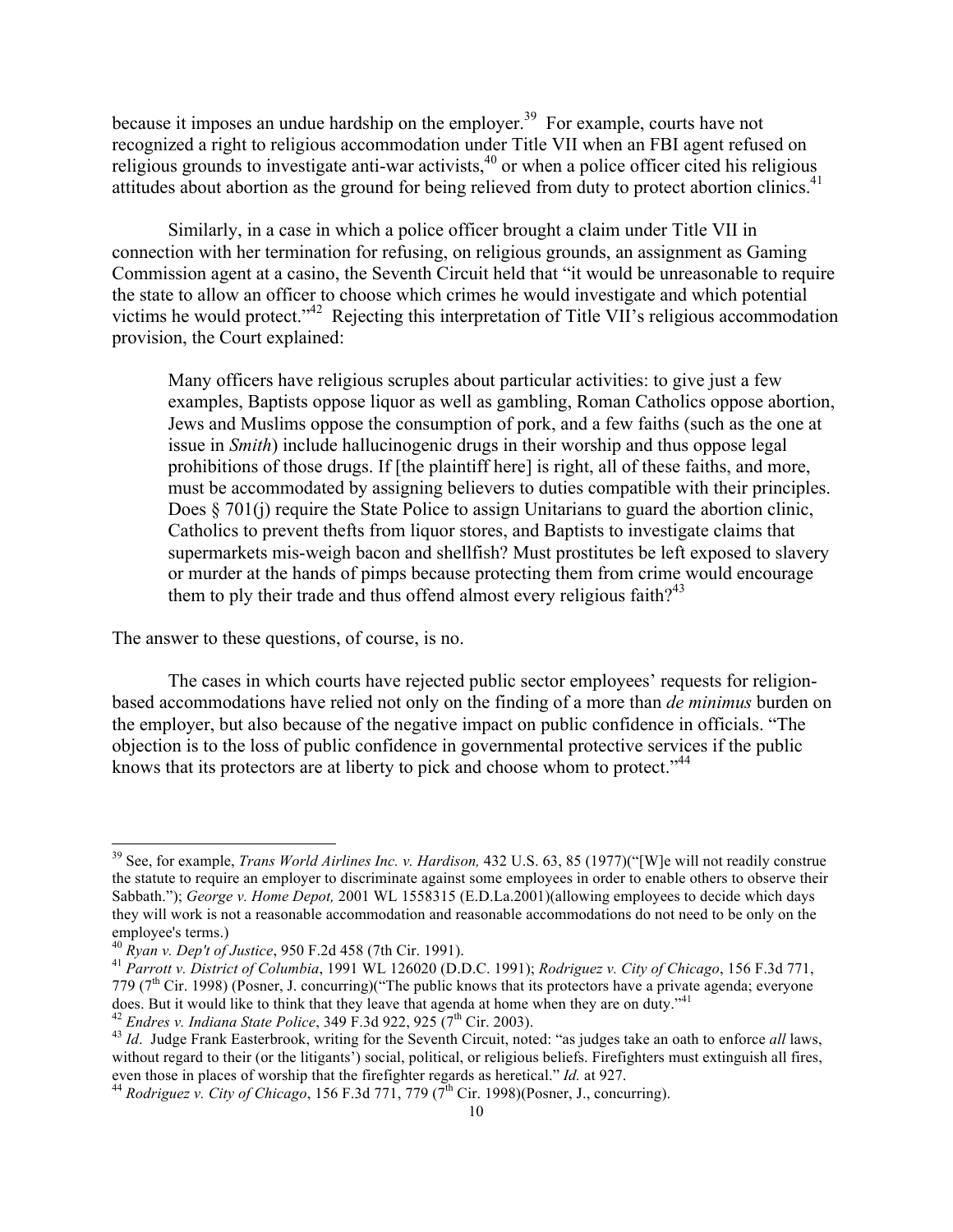Title VII jurisprudence also rejects as a form of legally mandated accommodation a public employee's request that another official step in to issue a marriage license should the original official have a conscience-based objections to doing so. In a range of contexts courts have rejected Title VII religious accommodation claims where the requested accommodation "would force other employees, against their wishes, to modify their work schedules to accommodate the religious beliefs of a particular employee, because that constitutes an undue hardship."<sup>45</sup> Title VII does not require accommodations that shift burdens to employers or other employees. This kind of accommodation has been uniformly found by courts to impose an undue burden on the employer and on other employees.<sup>46</sup>

What is more, accommodation requirements contained in Title VII are appropriately "measured so that [they do] not override other significant interests."<sup>47</sup> Clearly the state's interests in providing marriage licenses to the public in a manner that conforms to the requirements of the Fourteenth Amendment's Equal Protection clause amounts to another significant interest that overrides the unworkable, inflexible, and unpredictable demand that all public officials empowered to issue marriage licenses be permitted to decline to perform their duties when they confront a conflict with their sincerely held religious beliefs or conscience.

Thus, Title VII neither justifies nor requires the proposed accommodations for religious or conscience-based objections to issuing marriage licenses. To the contrary, under Title VII public employers would be protected in a decision to terminate a public official who refuses to issue a marriage license on the ground that it would offend his or her religious beliefs or conscience to do so. Because of the negative impact on public confidence in state and local officials, such requests for accommodation or exemption from duty would clearly impose an undue burden on their employers far more onerous than the *de minimus* threshold anticipated by Title VII.

<sup>46</sup> For example, in *Bruff v. N. Miss. Health Servs., Inc.*, 244 F.3d 495 (5th Cir. 2001), a mental health counselor claimed that her religious beliefs justified her refusal to provide counseling to anyone in a gay relationship, or anyone in an unmarried, sexual relationship, or, for that matter, anyone on any subject that might offend her religion. The Fifth Circuit sided with her employer, saying: "Considering that Bruff's expressed requirement to be excused from counseling on any subjects that might conflict with her religious beliefs essentially would give her unlimited authority to determine what those conflicts are, and when she must be accommodated, more conflicts would appear to be givens." *Id.* at 501. Given that it would be impossible in advance to anticipate the circumstances in which a counseling session might uncover a topic that offended Ms. Bruff's religious beliefs, the court concluded that the burden that this clearly placed on the employer "to schedule multiple counselors for sessions, or additional counseling sessions to cover areas Bruff declined to address, [her request for accommodation] would also clearly involve more than *de minimis* cost." *Id.* See also: *E.E.O.C. v. Aldi, Inc.*, 2009 WL 3183077, 15, 107 Fair Empl.Prac.Cas. (BNA) 714 (W.D.Pa. 2009)("[C]ourts have consistently held that Title VII does not require an employer to force other employees to work on a particular day in order to accommodate a specific employee's desire to observe a religious holiday or Sabbath."). See also, *EEOC v. Bridgestone/Firestone, Inc.,* 95 F. Supp 2d 913, 924 (C.D.Ill.2000); *Moore v. A.E. Staley Mfg. Co.,* 727 F.Supp. 1156, 1162–63 (N.D.Ill.1989); *EEOC v. Carbie Hilton Int'l,* 597 F.Supp. 1007, 1013 (D.P.R.1984). <sup>47</sup> *Prise v. Alderwoods Group, Inc.*, 657 F.Supp.2d 564, 603 (W.D.Pa. 2009), citing *Cutter v. Wilkinson,* 544 U.S.

 <sup>45</sup> *Vaughn v. Waffle House*, Inc., 263 F.Supp.2d 1075, 1085 (N.D.Tex. 2003). See also, *Eversley v. MBank Dallas,* 

<sup>709, 722 (2009).</sup>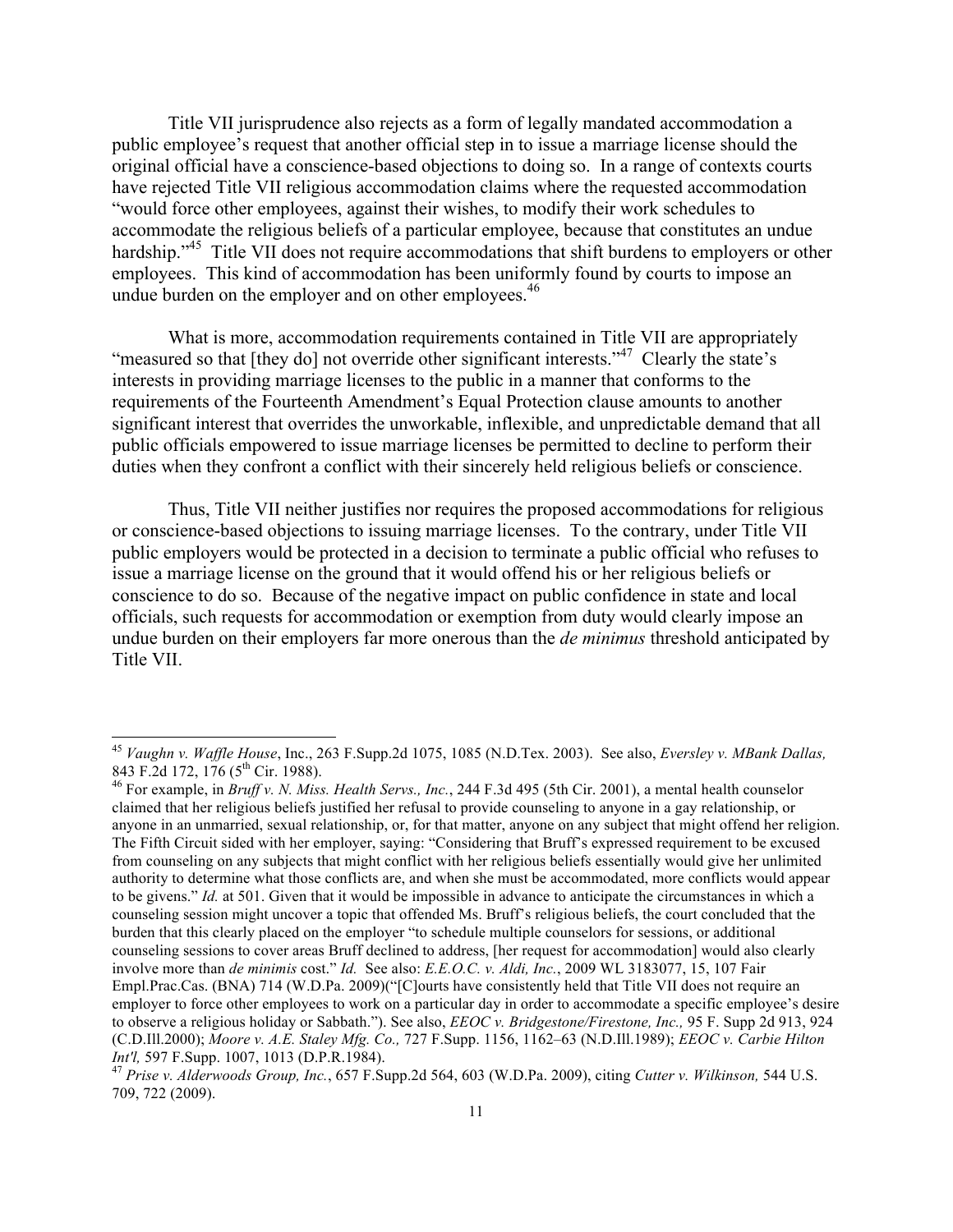### **II. A Broad Religion or Conscience-Based Exemption For Public Officials Empowered to Issue Marriage Licenses Would Create a Violation of the First Amendment's Establishment Clause**

As argued above, the religion/conscience-based exemption of public officials from issuing marriage licenses is not required by the Constitution or Title VII. By its imposition of harm on same-sex couples (and perhaps others) seeking to marry, the "marriage license exemption proposals" also raise a serious Establishment Clause problem.

The First Amendment's Establishment Clause requires, among other things, that governmental entities exercise authority in a religiously neutral way.48 This commitment to the principle that civil power must be exercised in a manner neutral to religion means "government should not prefer one religion to another, or religion to irreligion."<sup>49</sup>

The proposed accommodation risks creating the very Establishment Clause problem that the Supreme Court's jurisprudence has condemned in a range of settings. Here, the requested exemption extends beyond the legitimate accommodation of a legitimate burden on religious belief or practice, where no harm is imposed on third parties. Much more, it builds a preference for religion into the law itself by granting the religious views of some public officials special protection.

The special protection for religion that raises an Establishment Clause problem pertains to the cost-shifting consequences created by the "marriage license exemption proposals." The Supreme Court has condemned accommodations on Establishment Clause grounds "when the accommodations impose significant burdens on third parties who do not believe or participate in the accommodated practice."<sup>50</sup> Time and again the Court has found an Establishment Clause violation where the state protects believers at the expense of others in secular environments. The leading case on this principle is *Estate of Thornton v. Caldor*,<sup>51</sup> in which the Court invalidated a state statute that granted employees an absolute right not to work on their chosen Sabbath, irrespective of the costs their choices might impose on their employer and coworkers:

This unyielding weighting in favor of Sabbath observers over all other interests contravenes a fundamental principle of the Religion Clauses . . .: The First Amendment gives no one the right to insist that in pursuit of their own interests others must conform their conduct to his own religious necessities. $52$ 

The Justices invoked the same reading of the Establishment Clause to invalidate a

<sup>&</sup>lt;sup>48</sup> Board of Educ. of Kiryas Joel Village School Dist. v. Grumet, 512 U.S. 687, 703 (1994).<br><sup>49</sup> Id., citing See Wallace v. Jaffree, 472 U.S., at 52–54, 105 S.Ct., at 2487–2488; Epperson v. Arkansas, 393 U.S., at<br>104, 89

<sup>&</sup>lt;sup>50</sup> Frederick M. Gedicks & Rebecca Van Tassell, *RFRA Exemptions from the Contraception Mandate: An* Unconstitutional Accommodation of Religion, 49 HARV.C.R.-C.L.L.REV. 343, 348 (2014).<br><sup>51</sup> 472 U.S. 703 (1985).<br><sup>52</sup> Id. at 710 (quoting *Otten v. Baltimore & O.R. Co.*, 205 F.2d 58, 61 (2d Cir. 1953)) (internal quotation

omitted).